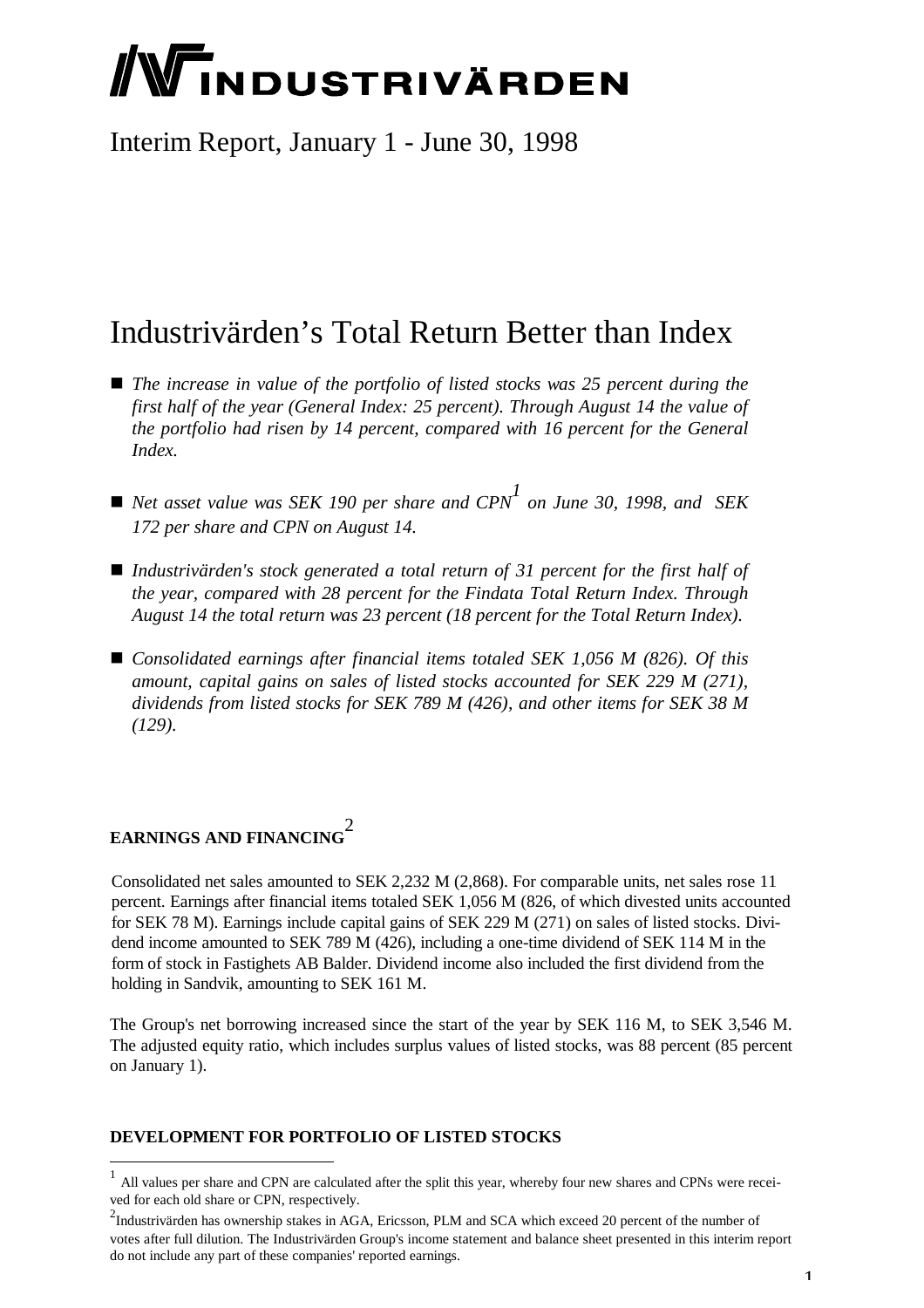# **WINDUSTRIVÄRDEN**

The value of the portfolio of listed stocks was SEK 35,967 M on June 30, 1998 (SEK 28,682 M on January 1), and the hidden reserve was SEK 24,592 M (SEK 17,635 M on January 1). Adjusted for purchases and sales, the increase since the start of the year was 25 percent, which is the same as for the General Index. The total return for the listed portfolio (price increase plus reinvested dividends) for the period January–June was 28 percent (Findata Total Return Index: 28 percent).

Purchases of listed stocks during the first half of the year totaled SEK 406 M and sales totaled SEK 417 M. Major purchases consisted of 1,000,000 Sandvik A and 400,000 Volvo A. Major sales consisted of 1,240,500 Näckebro (the entire holding), 550,000 Volvo B, and 200,000 Handelsbanken A. In addition, all 11,290,000 redemption rights for SSAB stock were sold. Sales from the portfolio of listed stocks resulted in a capital gain of SEK 229 M.



Following a 1:1 stock dividend by Ericsson and 5:1 splits by Skandia and Gambro (formerly Incentive), Industrivärden's holding in Ericsson increased from 22,330,000 shares to 44,660,000, in Skandia from 3,440,000 shares to 17,200,000, and in Gambro from 300,000 shares to 1,500,000.

The market value of the portfolio of listed stocks on August 14 was SEK 32,643 M, and the hidden reserve was SEK 21,233 M. Adjusted for purchases and sales, the value of the portfolio rose by 14 percent since the start of the year. The General Index rose by 16 percent during the same period. The total return since the beginning of the year through August 14 was 16 percent (18 percent for the Total Return Index).

#### **PRICE TREND FOR THE FIVE LARGEST SHAREHOLDINGS**

The trend during the first half of the year for the five largest shareholdings, which accounted for 80 percent of the value of the portfolio at June 30, was as follows:

| Share         | Price change           | Share of portfolio      |
|---------------|------------------------|-------------------------|
|               | January 1 - June 30, % | value as per June 30, % |
| Ericsson      | 55                     | 30                      |
| Handelsbanken | 35                     |                         |
| Sandvik       | $-2$                   | 14                      |
| <b>SCA</b>    | 16                     |                         |
| AGA           | 14                     |                         |
|               |                        |                         |

*Ericsson* had a continued strong price trend and outperformed the General Index.

*Handelsbanken* performed on a par with the index for banks and financial services companies, which in turn did better than the General Index.

*Sandvik*, which performed worse than the General Index during the first half of the year, has – like many other engineering stocks – been hurt by the market's uncertainty about the continued development in Asia.

*SCA* performed on a par with the forestry index but worse than the General Index.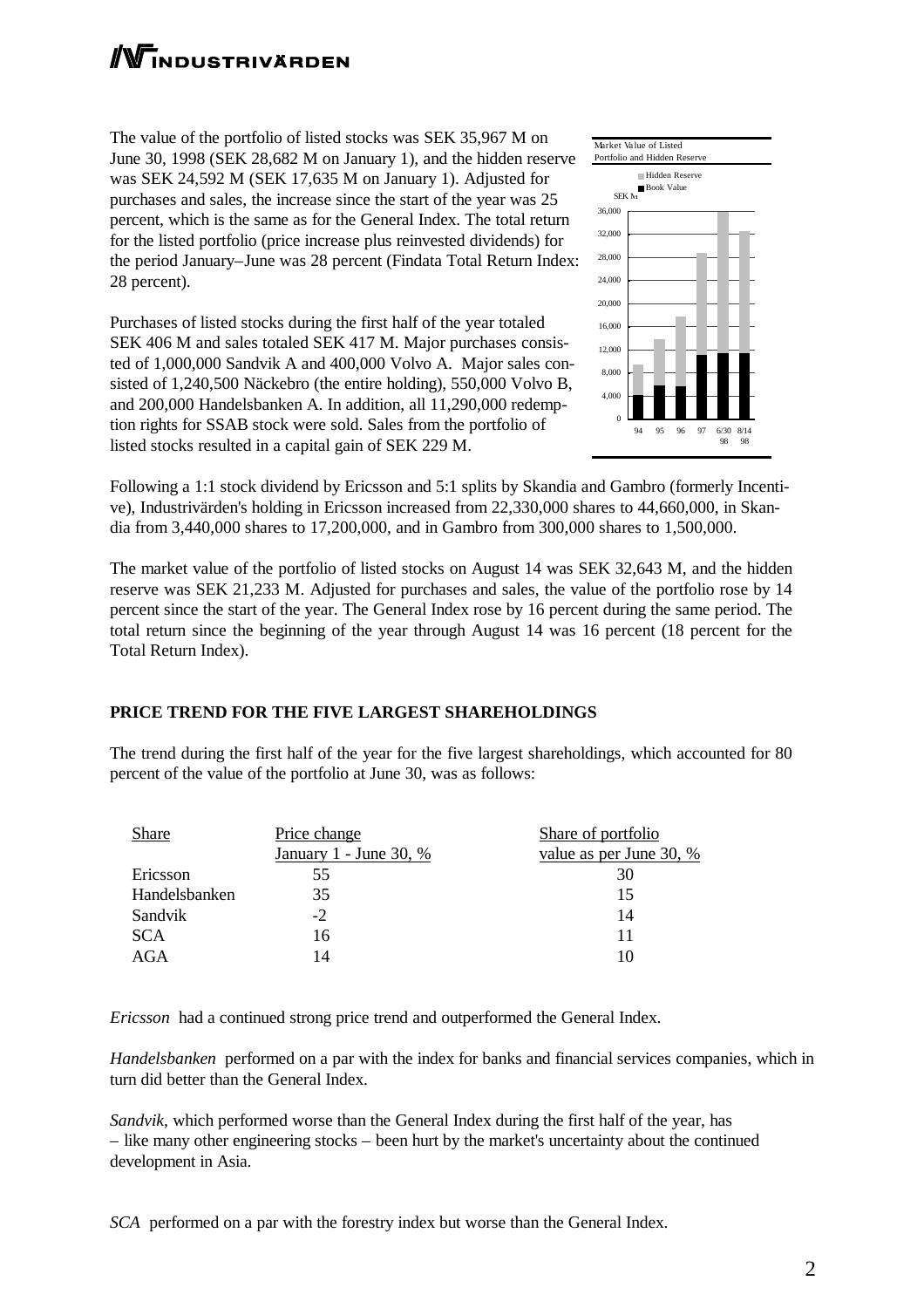## **WINDUSTRIVÄRDEN**

*AGA* performed worse than the General Index, but better than most of its competitors in the international gas market.

#### **INDUCTUS**

Inductus' net sales for the period amounted to SEK 1,374 M (2,081), which for comparable units was an increase of 10 percent. Earnings after financial items for the current group composition improved by SEK 16 M to SEK 63 M.

*Isaberg* noted strong volume growth and a significant earnings improvement. *Besam* and *Rapid* showed earnings roughly on a par with the preceding year. *Hydrauto* had good volume growth and returned to a profit.

#### **INDUTRADE**

Indutrade's net sales amounted to SEK 833 M (737), an increase of 13 percent. Earnings after financial items improved strongly compared with the preceding year and amounted to SEK 93 M (54). The earnings improvement is mainly attributable to the operations in Sweden and Finland.

#### **PARENT COMPANY**

The Parent Company's dividend income amounted to SEK 795 M (429), of which SEK 789 M (426) was from listed companies. Including capital gains of SEK 229 M (271) on sales of listed stocks, earnings totaled SEK 1,024 M (700). After administrative costs and a negative balance of net financial income and expense, earnings after financial items were SEK 942 M (706).

#### **CALCULATED NET ASSET VALUE**

Industrivärden's net asset value 3 at June 30, 1998, has been calculated at SEK 36.3 billion, or SEK 190 per share and CPN. Net asset value at August 14 was calculated at SEK 172 per share and CPN.





Stockholm, Sweden, August 17, 1998

#### Clas Reuterskiöld President and CEO **AUDITORS' REVIEW REPORT**

l

We have conducted a limited review of the accompanying interim report in accordance with the recommendation issued by the Swedish Institute of Authorized Public Accountants (FAR). A limited review is considerably less in scope than an audit. Nothing has come to our attention that indicates

 $3^3$ Composition of net asset value is shown in the table on p. 10.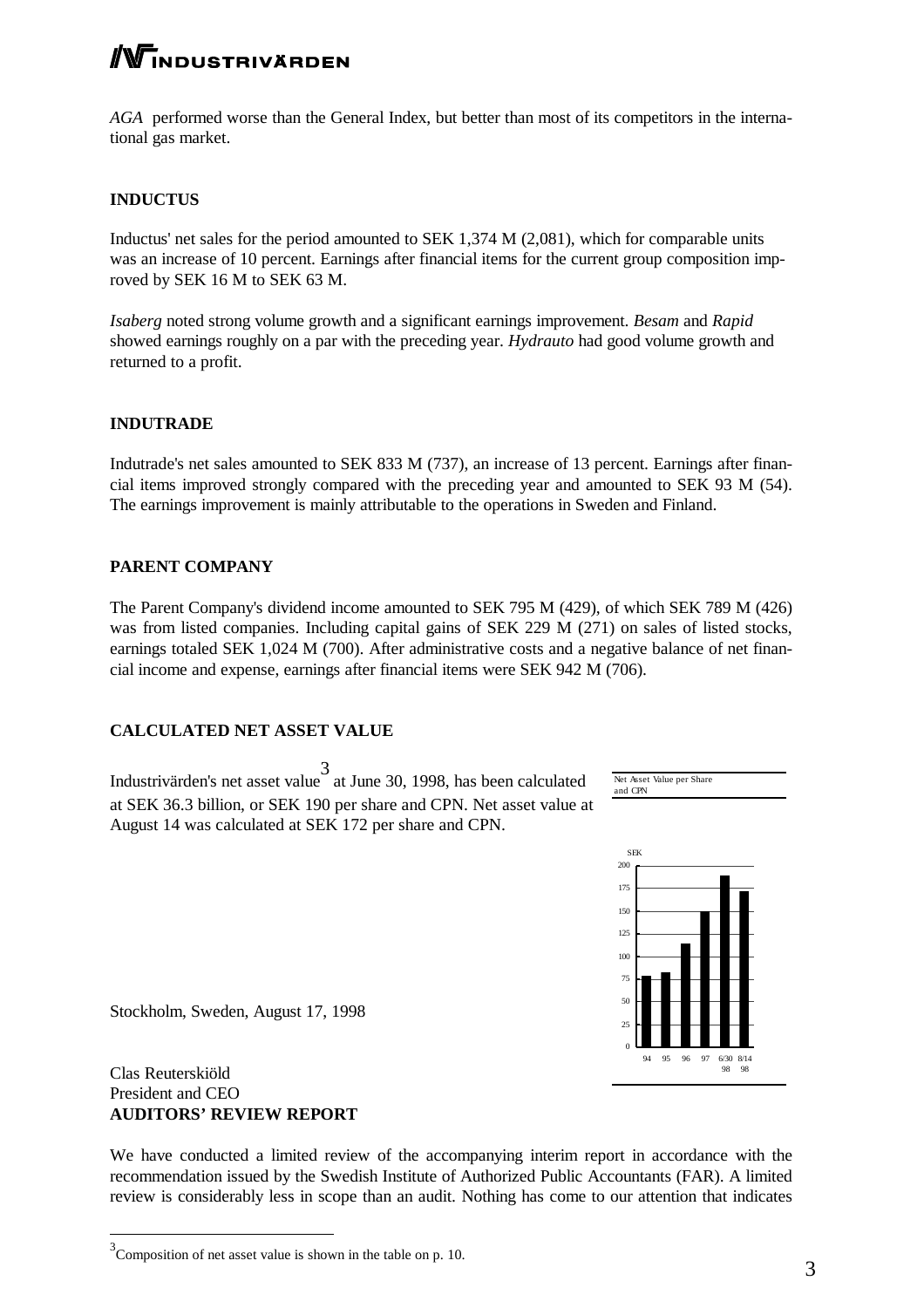## **NTINDUSTRIVÄRDEN**

that the interim report does not fulfill the requirements of the Swedish Stock Exchange Act and the Annual Accounts Act.

Stockholm, Sweden, August 17, 1998

Bertil Edlund Ulf Pernvi Authorized Public Accountant Authorized Public Accountant

#### **FINANCIAL CALENDAR**

An interim report for the period January–September will be released on November 4, 1998. A preliminary year-end report for 1998 will be released on February 10, 1999. The definitive year-end report for 1998 will be released on February 26, 1999. The 1998 Annual Report will be published in late March/early April 1999.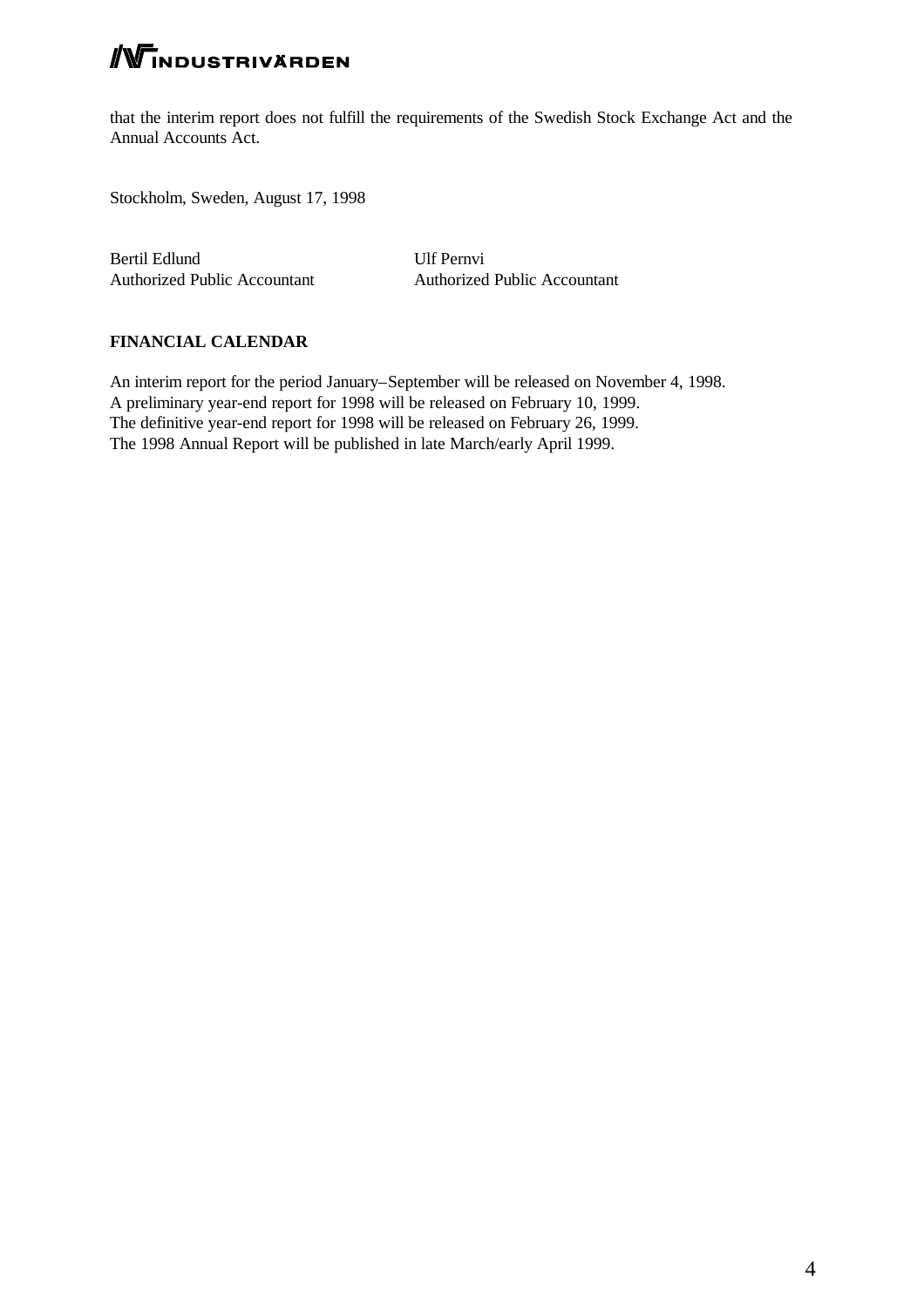#### **Industrivärden Consolidated Income Statement**

|                                         | 1998      | 1997      | 1997                 |
|-----------------------------------------|-----------|-----------|----------------------|
| <b>SEKM</b>                             | Jan.-June | Jan.-June | Jan.-Dec.            |
| Net sales                               | 2,232     | 2,868     | 4,275                |
| Cost of goods sold                      | $-1,493$  | $-1,871$  | $-2,858$             |
| <b>Gross earnings</b>                   | 739       | 997       | 1,417                |
| Development costs                       | $-43$     | $-62$     | $-73$                |
| Selling costs                           | $-354$    | $-541$    | $-732$               |
| Administrative costs                    | $-210$    | $-215$    | $-367$               |
| Other operating income and expenses     | 2         | 7         | 15                   |
| <b>Operating earnings</b>               | 134       | 186       | 260                  |
| Dividend income from listed stocks      | 789       | 426       | 426                  |
| Capital gains on sales of listed stocks | 229       | 271       | 273                  |
| Capital gains on sales of other stocks  |           | 17        | $1,592$ <sup>4</sup> |
| Earnings before financial items         | 1,152     | 900       | 2,551                |
| Interest income                         | 8         | 16        | 68                   |
| Interest expense (excl. CPN interest)   | $-107$    | $-80$     | $-195$               |
| Other financial items                   | 3         | $-10$     | $-20$                |
| Earnings after financial items          | 1,056     | 826       | 2,404                |
| CPN interest                            | $-42$     | $-37$     | $-84$                |
| Earnings before taxes                   | 1,014     | 789       | 2,320                |
| Tax on earnings for the year            | $-107$    | -51       | $-46$                |
| Net earnings for the year               | 907       | 738       | 2,274                |

 $\overline{\phantom{a}}$ 

 4 Pertains to capital gains on the sales of Thorsman and Fundament.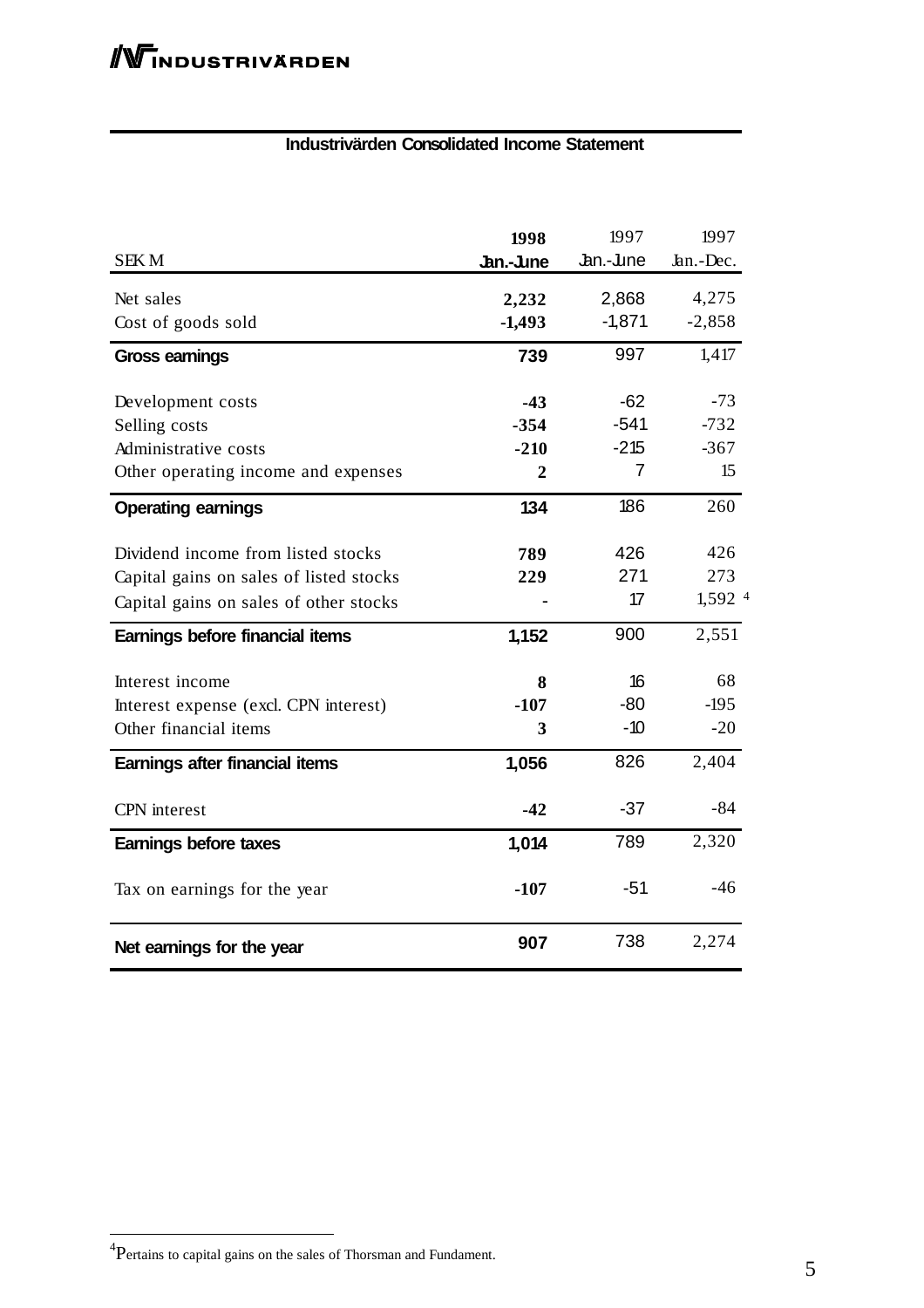#### **Breakdown By Business Unit**

|                                                                | Net sales         |                   | Earnings after<br>financial items |                   |  |
|----------------------------------------------------------------|-------------------|-------------------|-----------------------------------|-------------------|--|
| <b>SEK M</b>                                                   | 1998<br>Jan.-June | 1997<br>Jan.-June | 1998<br>Jan.-June                 | 1997<br>Jan.-June |  |
| Inductus                                                       | 1,374             | 1,250             | 63                                | 47                |  |
| Indutrade                                                      | 833               | 737               | 93                                | 54                |  |
| Dividends from listed stocks                                   |                   |                   | 789                               | 426               |  |
| Other, net                                                     | 25                | 28                | $-118$                            | $-67$             |  |
|                                                                | 2,232             | 2,015             | 827                               | 460               |  |
| Capital gains on<br>sales of listed stocks<br>Capital gains on |                   |                   | 229                               | 271               |  |
| sales of other stocks                                          |                   |                   |                                   | 17                |  |
| Structural changes <sup>5</sup>                                |                   | 853               |                                   | 78                |  |
|                                                                | 2,232             | 2,868             | 1,056                             | 826               |  |

 5 Pertains to Thorsman and Fundament, which were sold in 1997.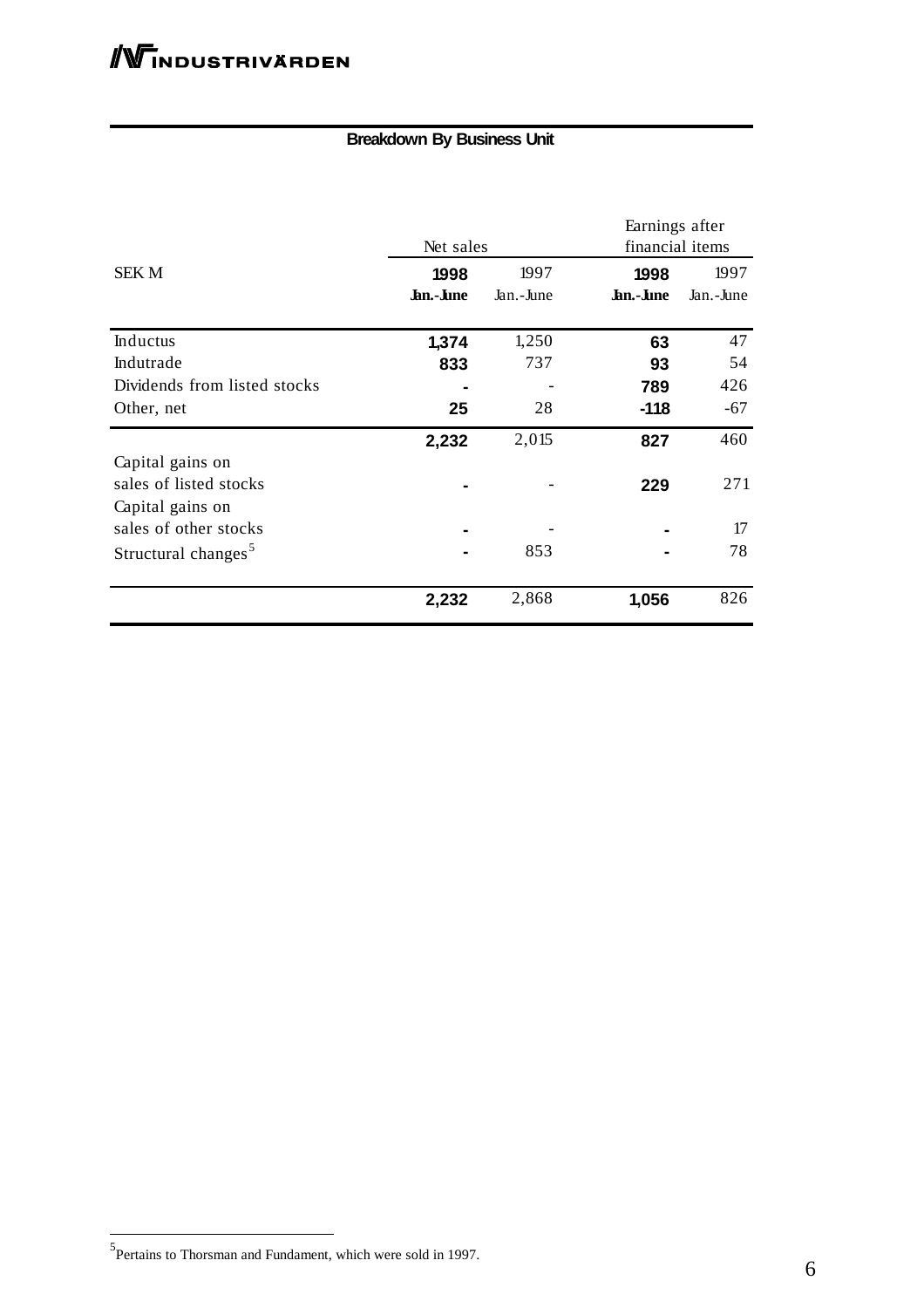#### **Industrivärden Consolidated Balance Sheet**

| <b>SEKM</b>                                | <b>June 30</b><br>1998 | $\mu$ ne 30<br>1997 | Dec. 31<br>1997 |
|--------------------------------------------|------------------------|---------------------|-----------------|
|                                            |                        |                     |                 |
| Intangible assets                          | 95                     | 129                 | 98              |
| Tangible assets                            | 710                    | 1,559               | 716             |
| Shares and participations                  | 11,428                 | 9,718               | 11,102          |
| Other financial assets                     | 80                     | 57                  | 62              |
| Inventories                                | 752                    | 988                 | 701             |
| Accounts receivable, trade                 | 825                    | 1,139               | 848             |
| Other current receivables                  | 111                    | 168                 | 90              |
| Liquid assets                              | 244                    | 367                 | 291             |
| <b>Total assets</b>                        | 14,245                 | 14,125              | 13,908          |
| Shareholders' equity                       | 8,939                  | 7,147               | 8,674           |
| CPN loans                                  | 448                    | 450                 | 450             |
| Provisions                                 | 328                    | 352                 | 318             |
| Interest-bearing long-term liabilities     | 1,326                  | 1,819               | 1,655           |
| Noninterest-bearing long-term liabilities  | 0                      | 13                  | 18              |
| Interest-bearing current liabilities       | 2,337                  | 3,293               | 1,940           |
| Noninterest-bearing current liabilities    | 867                    | 1,051               | 853             |
| Total shareholders' equity and liabilities | 14,245                 | 14,125              | 13,908          |
| Visible equity ratio, %                    | 66                     | 54                  | 66              |
| Adjusted equity ratio, $\%$ <sup>6</sup>   | 88                     | 79                  | 85              |

 $\overline{a}$ 

 6 Includes surplus values of listed stocks.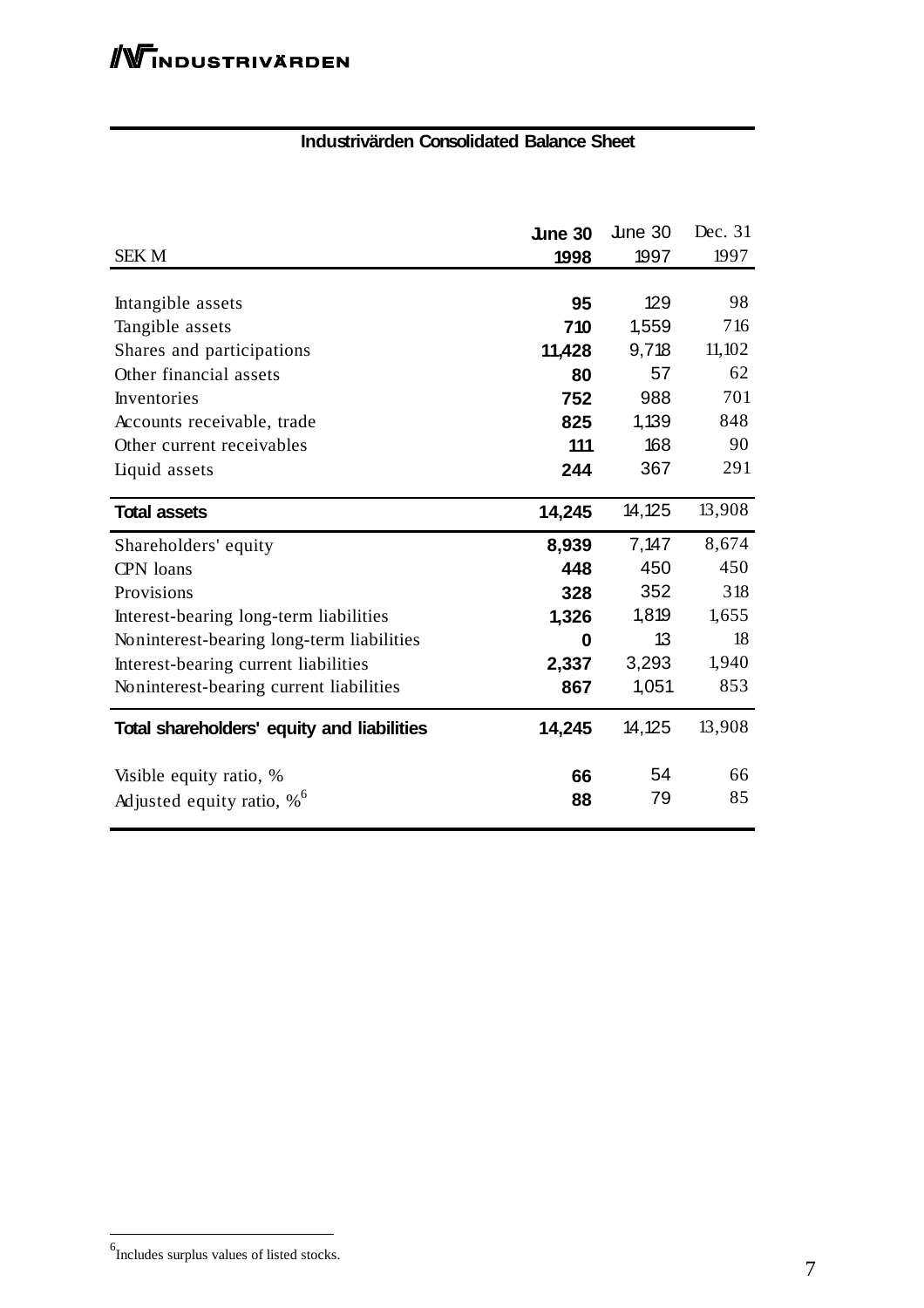#### **Industrivärden Consolidated Statement of Changes in Financial Position**

| <b>SEK M</b>                                                                  | 1998         | <b>Jan.-June</b> $\text{Jan.-Line}^7$ $\text{Jan.-Dec.}^7$<br>1997 | 1997     |
|-------------------------------------------------------------------------------|--------------|--------------------------------------------------------------------|----------|
|                                                                               |              |                                                                    |          |
| Operating earnings                                                            | 134          | 186                                                                | 260      |
| Dividend income from listed stocks                                            | 789          | 426                                                                | 426      |
| Net financial items                                                           | -96          | -74                                                                | $-147$   |
| Depreciation charged to operating earnings                                    | 73           | 109                                                                | 144      |
| Dividends and CPN interest paid                                               | $-685$       | -595                                                               | $-642$   |
| Taxes                                                                         | $-107$       | $-51$                                                              | $-46$    |
| Total earnings and dividends                                                  | 108          | 1                                                                  | $-5$     |
| Total change in working capital                                               | $-35$        | $-168$                                                             | 317      |
| Net purchase/sales of listed stocks                                           | $-104$       | $-3,652$                                                           | $-5,051$ |
| Net purchase/sales of other stocks                                            | $\mathbf{2}$ | $\Omega$                                                           | 1,592    |
| Net change in other fixed assets                                              | -79          | -48                                                                | 777      |
| Total change in fixed assets                                                  | $-181$       | $-3,700$                                                           | $-2,682$ |
| Change in other provisions and<br>noninterest-bearing liabilities (+increase) | -8           | $-2$                                                               | $-2$     |
| Total change in net borrowing debt (+decrease)                                | $-116$       | $-3,869$                                                           | $-2,372$ |

 $T^7$ 

<sup>&</sup>lt;sup>7</sup><br><sup>7</sup>During the first half of 1997, Thorsman and Fundament were included as subsidiaries of the Industrivärden Group.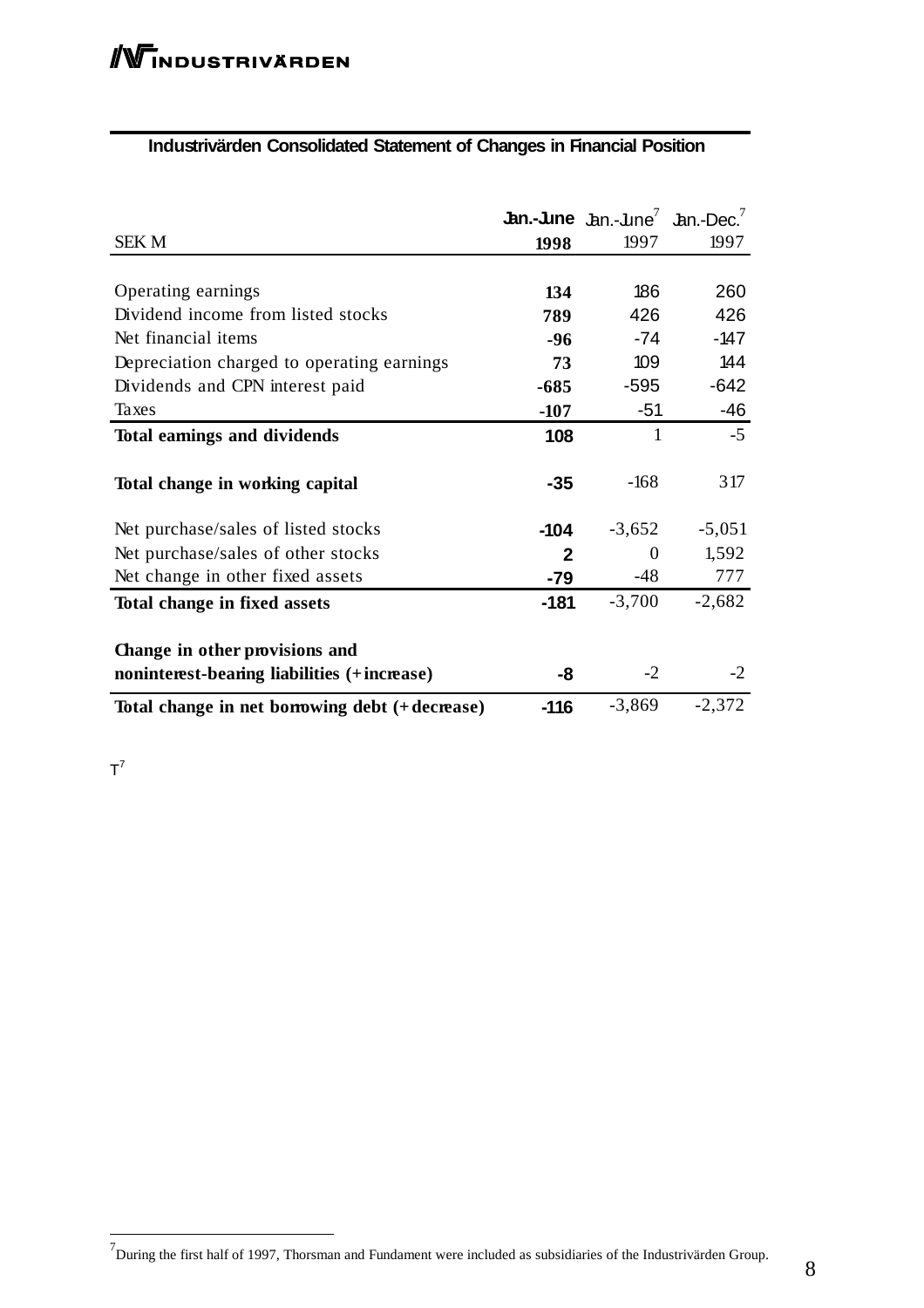|                         |            |             | Market value             |                                 |  |
|-------------------------|------------|-------------|--------------------------|---------------------------------|--|
|                         | Number     | <b>SEKM</b> | SEK per share<br>and CPN | Percent of<br>portfolio's value |  |
| Ericsson                | 44,660,000 | 10,844      | 57                       | 30                              |  |
| Handelsbanken           | 14,650,000 | 5,421       | 28                       | 15                              |  |
| Sandvik                 | 23,000,000 | 5,072       | 27                       | 14                              |  |
| <b>SCA</b>              | 18,382,000 | 3,832       | 20                       | 11                              |  |
| <b>AGA</b>              | 28,615,000 | 3,577       | 19                       | 10                              |  |
| Skandia                 | 17,200,000 | 1,961       | 10                       | $\mathfrak{S}$                  |  |
| Skanska                 | 4,299,365  | 1,539       | 8                        | $\overline{4}$                  |  |
| <b>SSAB</b>             | 11,290,000 | 1,387       | $\tau$                   | $\overline{4}$                  |  |
| <b>PLM</b>              | 10,000,000 | 1,260       | $\overline{7}$           | $\overline{4}$                  |  |
| Volvo                   | 1,400,000  | 325         | $\overline{2}$           | $\mathbf{1}$                    |  |
| Astra                   | 1,430,000  | 227         | $\mathbf{1}$             | $\mathbf{1}$                    |  |
| Gambro (for. Incentive) | 1,500,000  | 218         | 1                        | $\boldsymbol{0}$                |  |
| Other                   |            | 304         | $\mathbf{1}$             | $\mathbf{1}$                    |  |
| $\text{Total}^8$        |            | 35,967      | 188                      | 100                             |  |

#### **Portfolio of Listed Stocks as per June 30, 1998**

 $T^8$ 

<sup>8&</sup>lt;br>No shares were out on loan from the portfolio above.